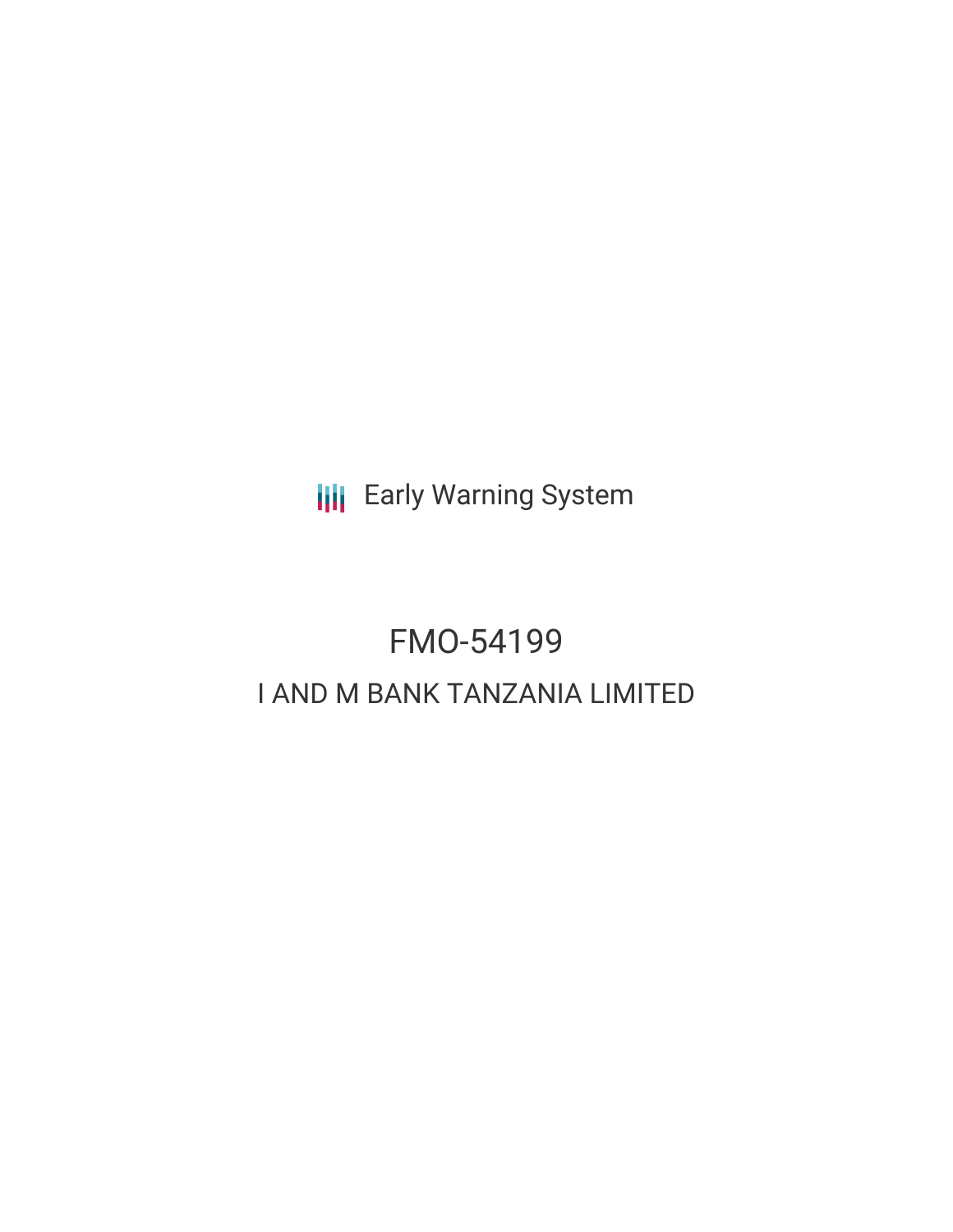

#### **Quick Facts**

| <b>Countries</b>               | Tanzania                                      |  |  |  |
|--------------------------------|-----------------------------------------------|--|--|--|
| <b>Financial Institutions</b>  | Netherlands Development Finance Company (FMO) |  |  |  |
| <b>Status</b>                  | Approved                                      |  |  |  |
| <b>Bank Risk Rating</b>        | B                                             |  |  |  |
| <b>Voting Date</b>             | 2018-12-12                                    |  |  |  |
| <b>Borrower</b>                | I&M Bank Tanzania                             |  |  |  |
| <b>Sectors</b>                 | Finance                                       |  |  |  |
| <b>Ring Fence</b>              | Small & Medium Enterprises                    |  |  |  |
| <b>Investment Type(s)</b>      | Loan                                          |  |  |  |
| <b>Investment Amount (USD)</b> | $$10.00$ million                              |  |  |  |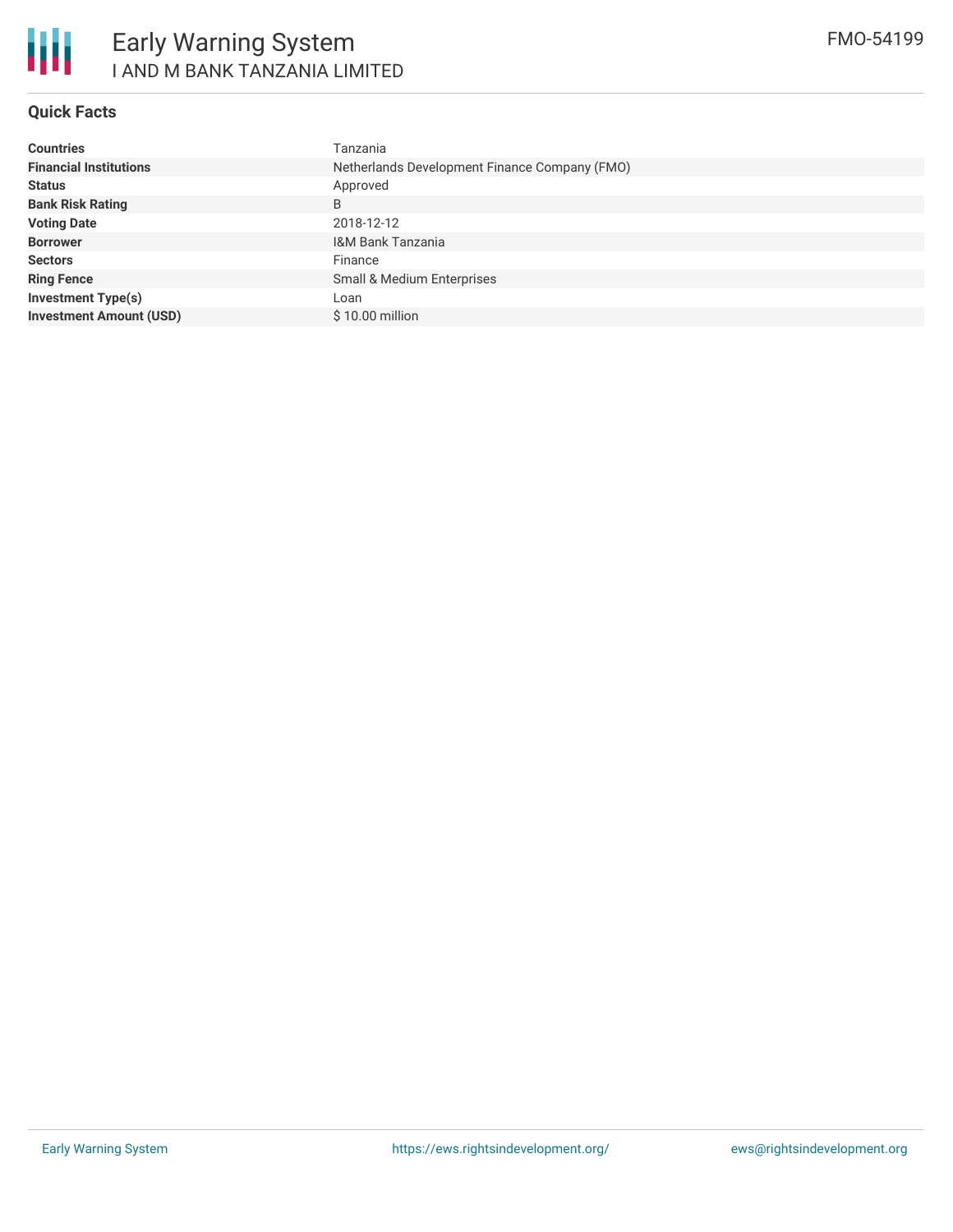

#### **Project Description**

I&M is a strong and well-reputed Tier 2 bank in Tanzania and a long-standing client of FMO. FMO is supporting I&M Bank to fund their SME and corporate customers, which are a strong engine in Tanzania's economy.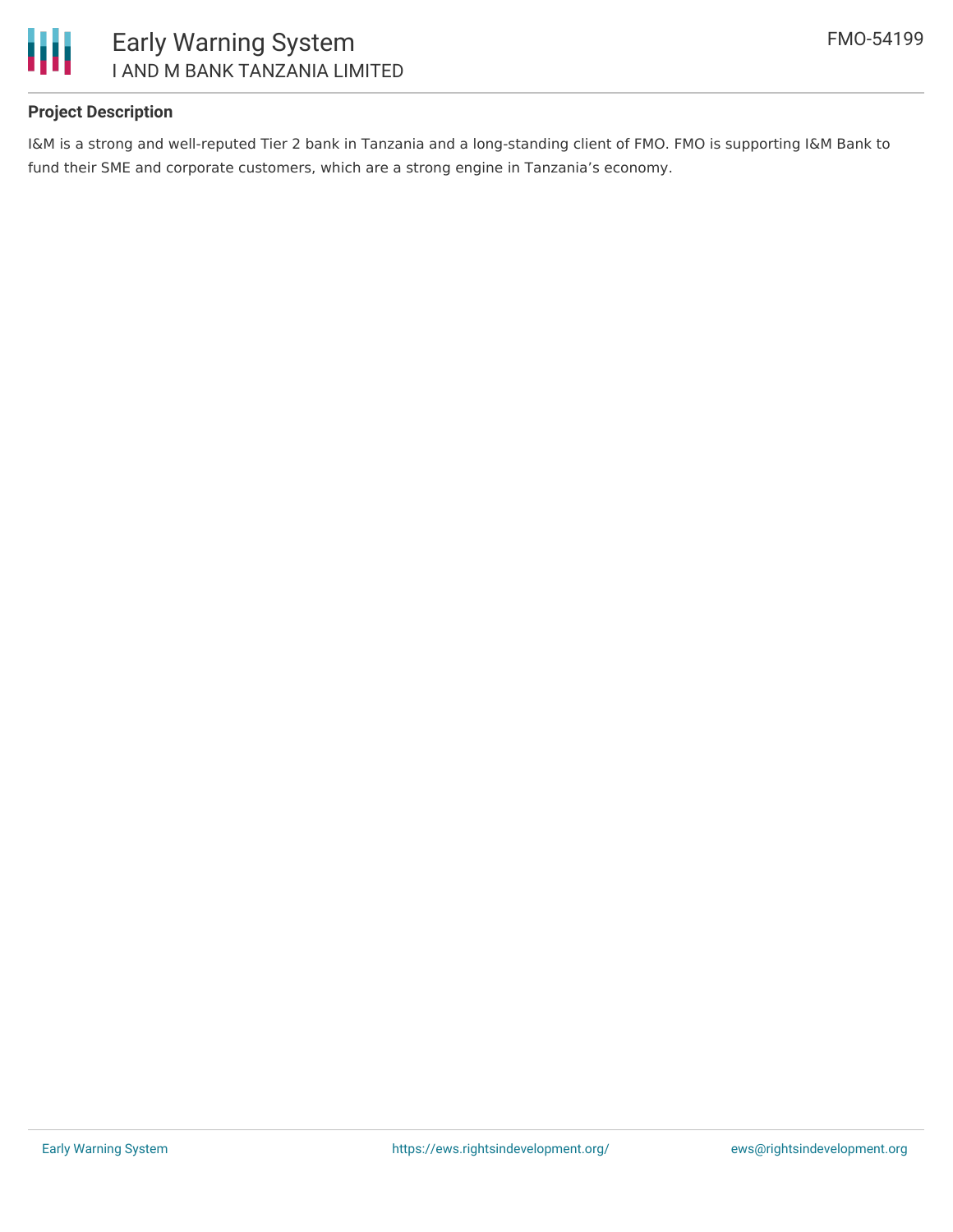#### **Investment Description**

Ш

Netherlands Development Finance Company (FMO)

FMO has provided a 5-year USD 15mln loan to strengthen I&M's funding base with long-term USD financing.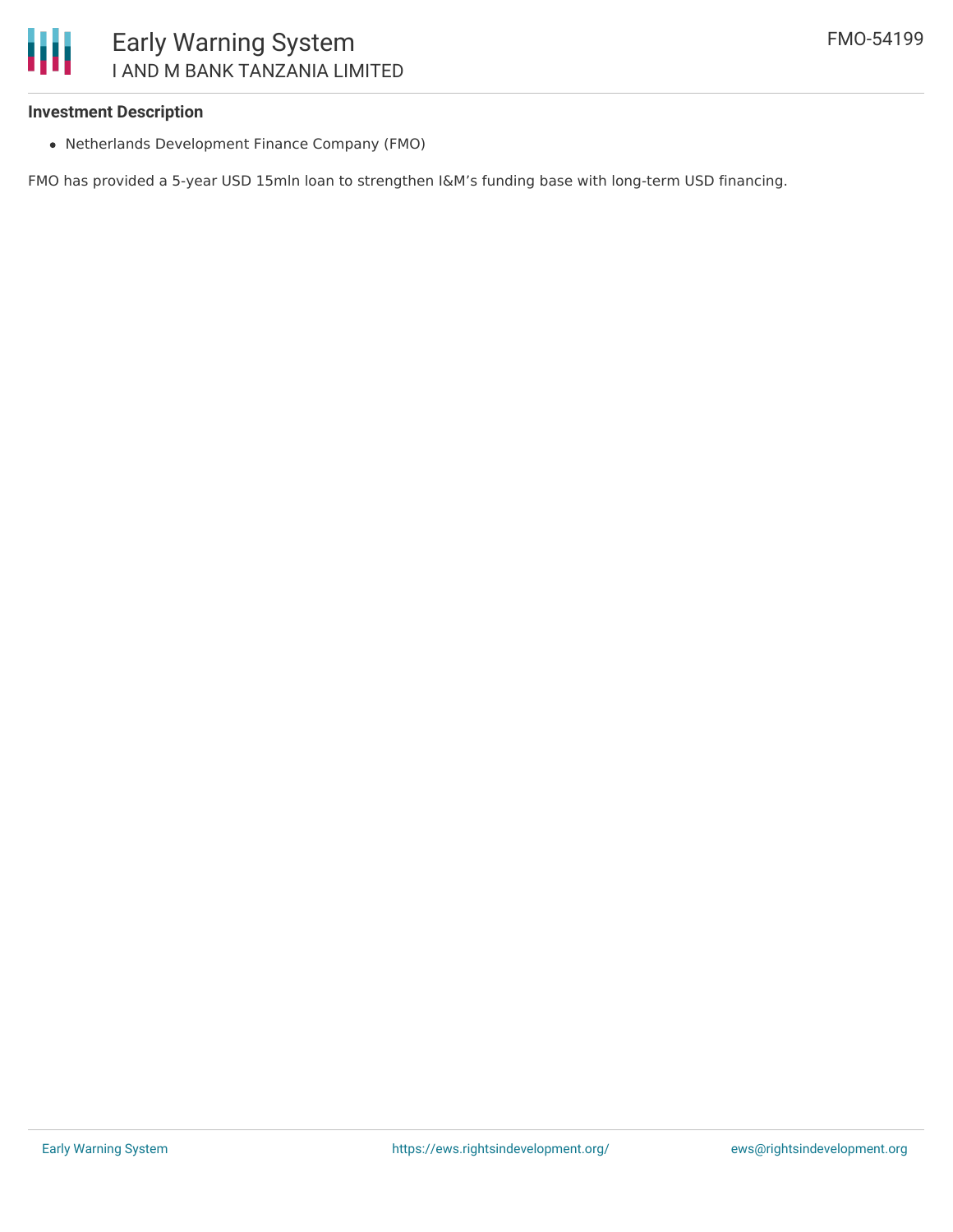

#### **Private Actor Relationship**

There is often limited information publicly available about what development banks are funding through financial intermediaries. In 2021, the Early Warning System partnered with Oxfam International to incorporate information on high-risk projects being funded by financial intermediaries receiving funding from the International Finance Corporation (IFC) and the Dutch Development Bank (FMO).

The information listed below describes the relationship between the different private actors linked to high-risk sectors and subprojects of IFC and FMO's financial intermediary investments and/or the financial intermediary's parent companies made from 2017 through 2020, including any associated ring fences.

The database, however, does not explicitly or implicitly imply that IFC or FMO have material exposure to or are contractually or legally accountable to the sub-projects financed by their financial intermediaries or the financial intermediary's parent companies. It only shows a seemingly financial relationship among the different private actors, the financial intermediaries, and IFC or FMO.

#### **Private Actors Description**

I&M Bank Tanzania is wholly owned subsidiary of I&M Holdings Limited, a publicly quoted company at the Nairobi Securities Exchange (NSE). I&M is a commercial bank offering a full range of corporate, SME and retail banking services.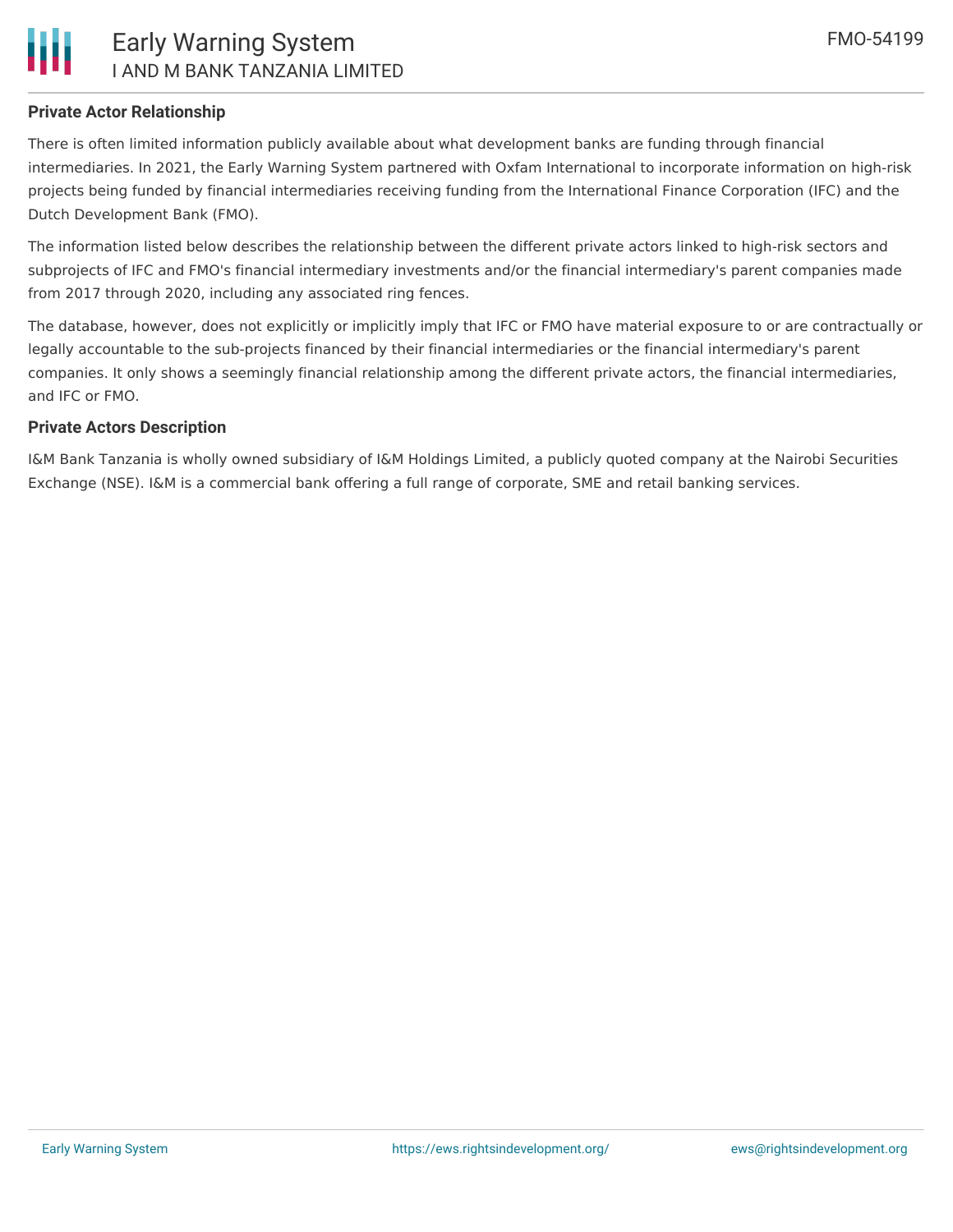

## Early Warning System I AND M BANK TANZANIA LIMITED

| <b>Private Actor 1</b>  | <b>Private Actor</b><br>Role | <b>Private Actor</b><br>1 Sector | <b>Relation</b> | <b>Private Actor 2</b>  | <b>Private Actor</b><br>2 Role | <b>Private Actor</b><br>2 Sector |
|-------------------------|------------------------------|----------------------------------|-----------------|-------------------------|--------------------------------|----------------------------------|
| <b>I&amp;M Holdings</b> | Investor                     | Finance                          | invests in      | KTC Co Ltd              | Parent Company                 | Construction                     |
| <b>I&amp;M Holdings</b> | Investor                     | Finance                          | invests in      | Rwanda Mountain Tea Ltd | Client                         | Construction                     |
| <b>KTC Co Ltd</b>       | Parent Company               | Construction                     | owns            | Rwanda Mountain Tea Ltd | Client                         | Construction                     |